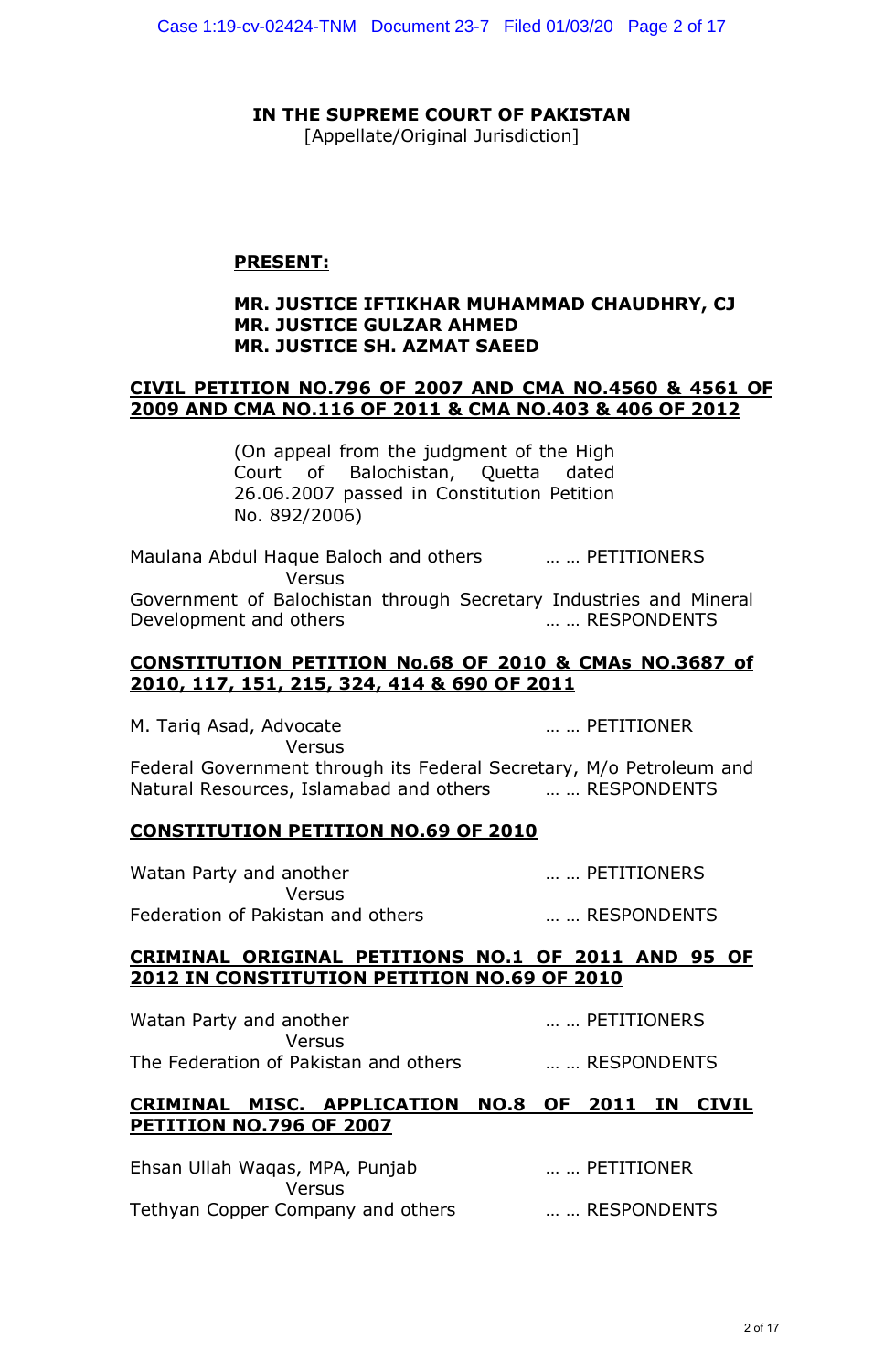# **CONSTITUTION PETITION NO.1 OF 2011**

| Qazi Siraj-ud-Din Sanjrani and another | PETITIONERS |
|----------------------------------------|-------------|
| Versus                                 |             |
| Federation of Pakistan & others        | RESPONDENTS |

# **CONSTITUTION PETITION NO.4 OF 2011 & CMA NO.295 OF 2011**

Senator Mohammad Azam Khan Swati, etc. … … PETITIONERS Versus Federal Government through its Federal Secretary, M/o Petroleum and Natural Resources, Islamabad, etc. … … RESPONDENTS

# **AND HUMAN RIGHTS CASE NO.5377-P OF 2010**

Application by Kh. Ahmed Tariq Rahim, Sr. ASC … … APPLICANT

| For the petitioner<br>(In CP No.796/2007)                         |    | Mr. Raza Kazim, Sr. ASC<br>Mr. Mehmood A. Sheikh, AOR assisted by<br>Mr. Usman Raza Jamil, Advocate |
|-------------------------------------------------------------------|----|-----------------------------------------------------------------------------------------------------|
| Petitioner<br>(In Const. P NO.68/2010)                            | t. | Mr. Tariq Asad, ASC in person                                                                       |
| Petitioner<br>(In Const. P No.69/2010 &<br>Crl.O.Ps.1/11 & 95/12) |    | Barrister Zafarullah Khan, ASC in person                                                            |
| For the petitioners<br>(In Const. P No.1/11)                      |    | Sahibzada Ahmed Raza Khan Qasuri,<br>Sr. ASC                                                        |
| For the petitioners<br>(In Const. P No.4/11)                      |    | Mr. Tariq Asad, ASC with<br>Mr. Muhammad Azam Khan Sawati                                           |
| For the applicant<br>(In Crl. M. A No.8/2011)                     | ÷. | Mr. Hasnain Ibrahim Kazmi, ASC                                                                      |
| For the applicant<br>(CMAs No.3687/10 & 151/11)                   |    | Malik Shakeel-ur-Rehman, ASC                                                                        |
| For the applicant<br>(CMA No.215/11)                              |    | Mr. M. Ikram Chaudhry ASC                                                                           |
| For the applicant<br>(CMAs No.324/11 & 718/12)                    |    | Raja Abdul Rehman, ASC                                                                              |
| For the applicant<br>$(CMA-414/11)$                               |    | Mr. Saleem Khan, ASC<br>Ms. Afshan Ghazanfar, ASC                                                   |
| For the applicant<br>$(CMA-690/11)$                               | ÷  | Mir Aurangzeb, ASC/AOR                                                                              |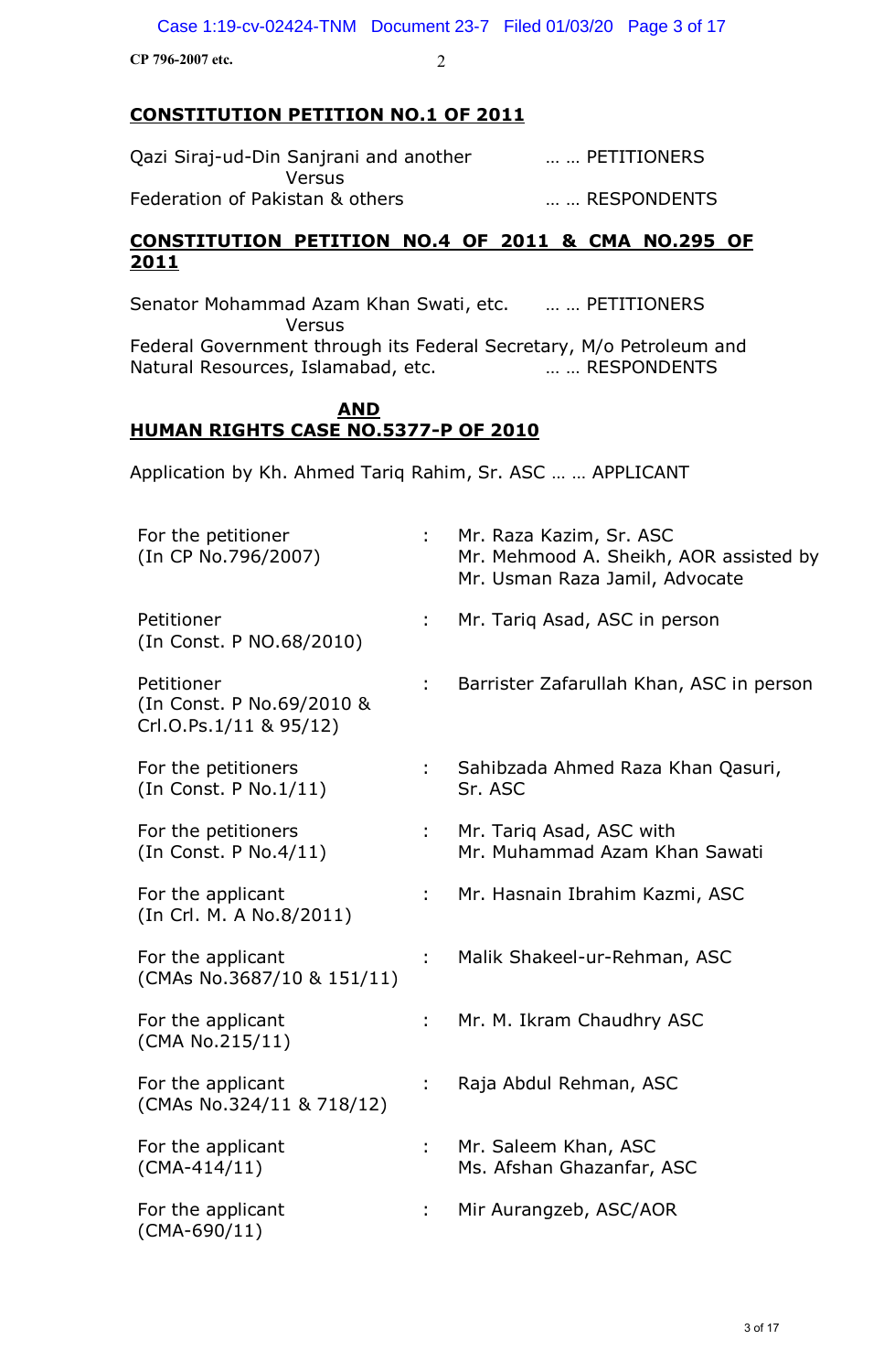| Applicant (In CMA. 2924/12)                                                                                                                                                                                                     | Ms. Robina Shah, Social Worker<br>In Person                                                                                                                                                                                                                               |
|---------------------------------------------------------------------------------------------------------------------------------------------------------------------------------------------------------------------------------|---------------------------------------------------------------------------------------------------------------------------------------------------------------------------------------------------------------------------------------------------------------------------|
| <b>For the Respondents:</b>                                                                                                                                                                                                     |                                                                                                                                                                                                                                                                           |
| For Government of Balochistan:<br>(Resp. Nos.1 in C.P.796/07)<br>(Resp. No.2,3&5 in Const.P.68/10)<br>(Resp. No.3&4 in Const.P.69/10)<br>(Resp. No. 1 in Const.P.01/11)<br>(Resp. No.2-4 in Const.P.04/11)                      | Mr. Amanullah Kanrani, AG<br>Mr. Ahmar Bilal Soofi, ASC<br>Mr. M. Aslam Ghuman, ASC<br>Raja Abdul Ghafoor, AOR with<br>Mr. Zarbat Khan, Director<br>Mr. Azhar Ghaffar, Dy. Dir. (Mining)<br>Assisted by M/S Noor Ahmed Zeb,<br>Shehzad Haider & Usman Wasim,<br>Advocates |
| For the Federation through<br>M/o Petroleum, etc<br>(Resp. No.3 in C.P. 796/07)<br>(Resp. No.1&4 in Const.P.68/10)<br>(Resp. No.1&2 in Const.P.69/10)<br>(Resp. No.2,3&5 in Const.P.01/11)<br>(Resp. No.1 & 8 in Const.P.04/11) | Raja Abdul Ghafoor, AOR<br>Mr. Irshad Ali Khokhar, DG, Mineral<br>Mr. M. Iqbal, Dir. (Mining)                                                                                                                                                                             |
| For Tethyan Copper Co. Pakistan:<br>(Resp. No.4 in C.P.796/07)<br>(Resp. No.6 in Const.P.69/10)<br>(Resp. No. 4 in Const. P. 01/11)<br>(Resp. No. 6 in Const.P.04/11)                                                           | Mr. Khalid Anwar, Sr. ASC<br>Mr. M. S. Khattak, AOR<br>Mr. Mehr Khan Malik, AOR assisted by<br>Barrister Zeeshan Adhi & Mr. Anas<br>Makhdoom, Advocates                                                                                                                   |
| For Antofagasta Plc London &<br>Barrick Gold Corp. Canada<br>(Resp. No.5 & 7 in C.P. 796/07)                                                                                                                                    | Mr. Mansoor Ahmed Sheikh, ASC<br>Mr. Arshad Ali Chaudhry, AOR                                                                                                                                                                                                             |
| For Muslim Lakhani<br>(Resp No.6 in C.P.796/07)                                                                                                                                                                                 | Mr. Khalid Anwar, Sr. ASC<br>Mr. Mehr Khan Malik, AOR                                                                                                                                                                                                                     |
| For BHP Minerals<br>(Resp. No.8 in C.P. 796/07)<br>(Resp. No.5 in Const.P.04/11)                                                                                                                                                | Mr. Abdul Hafeez Pirzada, Sr. ASC<br>Mr. Sikandar Bashir Mohmand, ASC<br>Mr. Arshad Ali Ch. AOR Assisted by<br>M/s Mustafa Aftab Sherpao and<br>Hamid Ahmad, Advocates                                                                                                    |
| For Balochistan Development<br>Authority<br>(Resp. No.2 in C.P.796/07)                                                                                                                                                          | Mr. Hadi Shakeel Ahmad, ASC                                                                                                                                                                                                                                               |
| For State Bank of Pakistan<br>(Resp. No.5 in Const.P.69/10)                                                                                                                                                                     | Qazi Ahmed Naeem Qureshi, ASC                                                                                                                                                                                                                                             |
| For Dr. Samar Mubarakmand<br>(Respondent No.6 in Constitution                                                                                                                                                                   | Nemo                                                                                                                                                                                                                                                                      |

Petitions No.68/10 & 01/2011)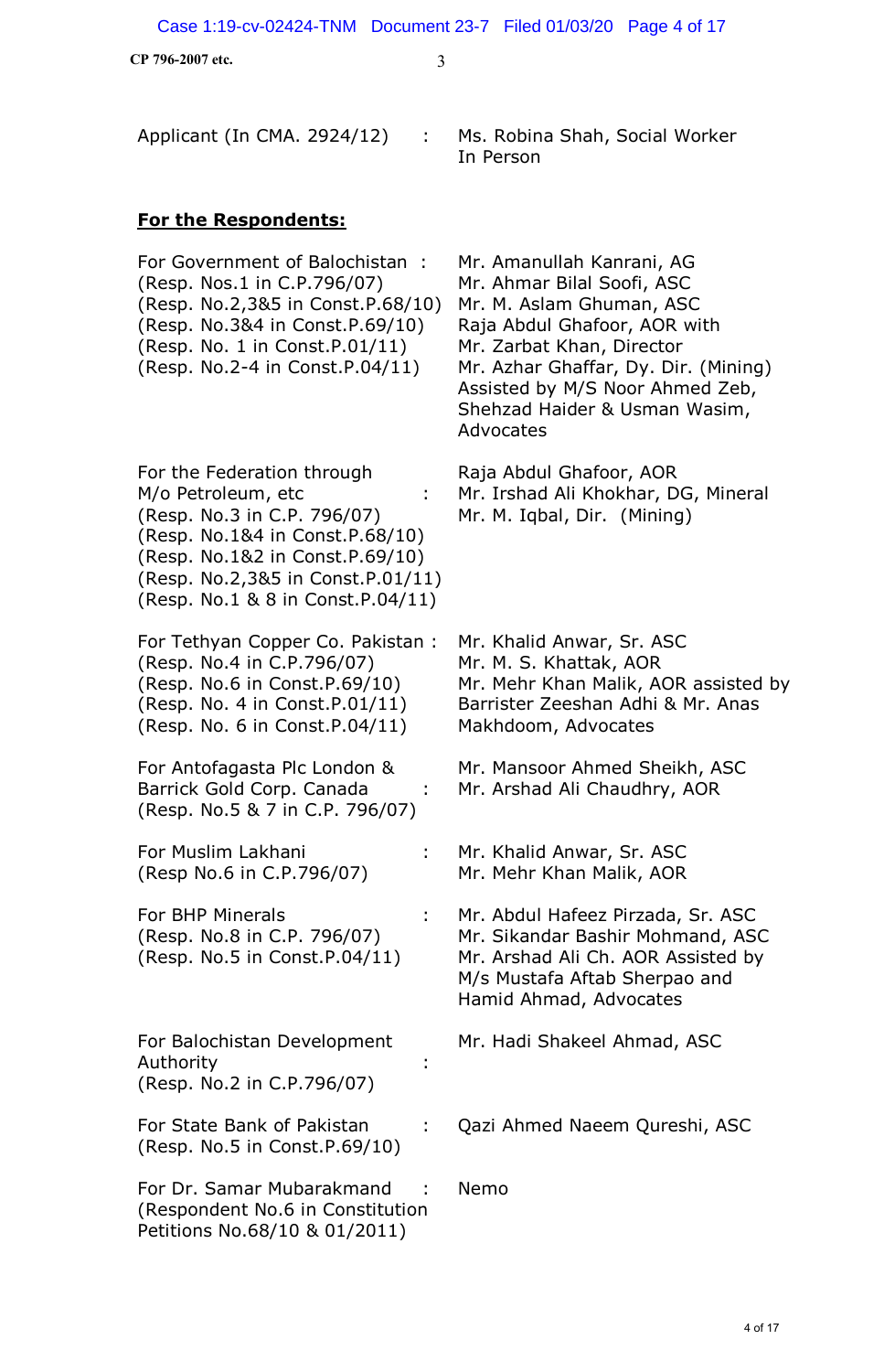| CP 796-2007 etc. |  |
|------------------|--|
|------------------|--|

| For M/s Shaheen Sehbai &<br>Ahmad Norani<br>(Resp. No.7 in Const.P.68/10)               | Nemo                                                              |
|-----------------------------------------------------------------------------------------|-------------------------------------------------------------------|
| For Sardar Atif Ali Sanjarani :<br>(Resp. No. $7$ in Const. P No. $1/11$ )              | Raja Muqsit Nawaz Khan, ASC                                       |
| For Benway Corporation<br>$\mathcal{L}^{\text{max}}$<br>(Resp. No. 7 in Const. P.04/11) | Mr. Shahid Kamal Khan, ASC<br>Mr. Arshad Ali Chaudhry, AOR        |
| On Court notice                                                                         | Nemo for TCC                                                      |
| Dates of hearing:                                                                       | 13-16, 19-23, 26-29 November,<br>3-7, 10-11, 17-21 December, 2012 |

# **O R D E R**

**IFTIKHAR MUHAMMAD CHAUHDRY, C.J.** - By means of the instant short order, we intend to dispose of Civil Petition No. 796 of 2007 filed under Article 185(3) of the Constitution for leave to appeal against the judgment dated 26.06.2007 passed by High Court of Balochistan in Constitution Petition No.892 of 2006, Constitution Petitions directly filed before this Court under Article 184(3) of the Constitution and certain miscellaneous applications.

2. We have heard the learned counsel for the parties at length and have gone through the impugned judgment as well as the material placed before us.

3. On 25.05.2011, a consent order was passed by this Court in the instant case, reported as *Abdul Haq Baloch v. Government of Balochistan* (PLD 2011 SC 835), which contains uncontroverted facts between the parties summarized in Para. Nos. 2 to 6 & 8. The same are reproduced hereunder: -

> "2. The uncontroverted facts that emerge from the concise statements, documents and submissions of the parties are that for the purpose of conducting exploration and development of mineral deposits of gold and copper in the agreed Exploration Area, in District Chaghai of the Province of Balochistan, Pakistan, Balochistan Development Authority (BDA) on the approval of the Government of Balochistan (GOB), entered into CHAGHAI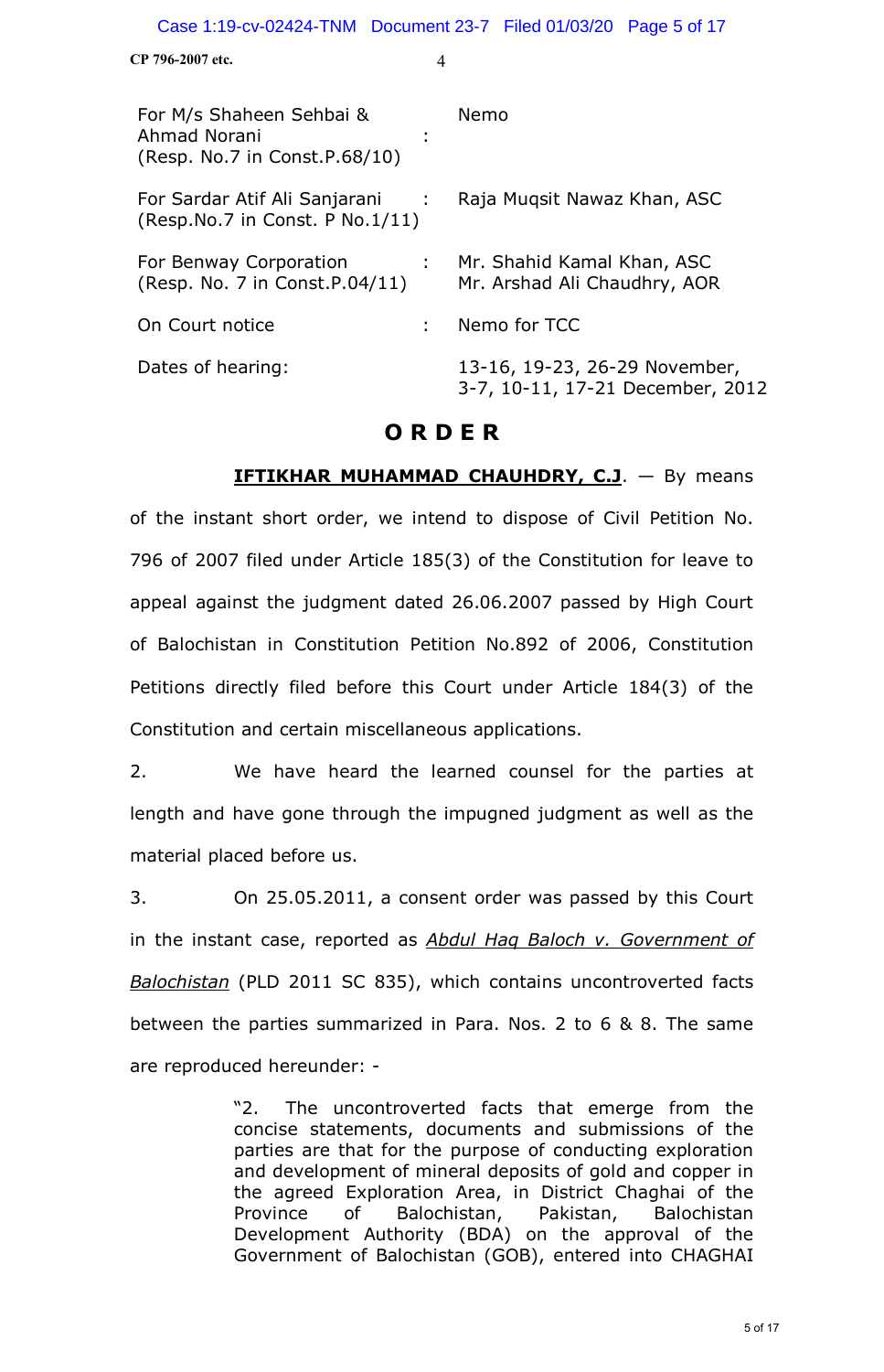HILLS EXPLORATION JOINT VENTURE AGREEMENT dated 29th July, 1993 (CHEJVA) with BHP MINERALS INTERNATIONAL EXPLORATION INC (BHP); a foreign company. BDA was to provide administrative support, necessary consents, approvals, NOCs, security clearances etc., etc., and relaxation of certain Rules of the Balochistan Mining Concession Rules, 1970. BHP was to undertake the work and entire cost of the exploration and infrastructure etc. thereof. The respective Percentage Interests were 25% for BDA and 75% for BHP. The Joint Venture was granted ten Prospecting Licenses (PLs) in 1996 for an area of 1000 Sq. Km. BHP carried out reconnaissance and detailed work up to 1999 in these areas and reported large deposits of Copper, Gold etc. at Reko-Diq. The Joint Venture thereafter surrendered 8-PL's and retained Two PLs of Reko-Diq. After the new National Mineral Policy and the enactment of Balochistan Mineral Rules, 2002, a consolidated Exploration License No.EL-5 was granted to the Joint Venture for a defined area of Reko-Diq in 2002 for three years. On two renewals thereof, EL-5 was to remain valid upto 18th February, 2011.

3. During the extended period of EL-5, ADDENDUM No.1 to the CHEJVA was signed between BDA/GOB and BHP, whereby inter alia, Government of Balochistan became a Joint Venture partner in CHEJVA with BDA as its Agent. ADDENDUM also permitted transfer or assignment of a party's interests in CHEJVA wholly or partly. Whereon through intermediary corporate instrumentalities, share interest of BHP in CHEJVA was routed and re-routed via Mincor Resources N.L/Tethyan Copper Company Ltd., of Australia (TCC) per the OPTION AGREEMENT/ALLIANCE AGREEMENT. And finally under the NOVATION AGREEMENT OF 2006 JVA was novated to substitute TCC for BHP as a full party with Deed of Waiver and Consent of GOB for such transfer. BHP was thus replaced by TCC in the Joint Venture which became TCC-BDA/GOB' CHAGAI HILLS JOINT VENTURE. The respective Percentage Interests were restated for GOB (25%) and TCC (75%). Antofagasta of Chile and Barrick Gold Corporation of Canada; stated to be amongst the largest companies prospecting for gold and copper in the world, then stepped in and jointly purchased TCC's entire 75% Percentage Interest in the Joint Venture. Antofagasta and Barrick Gold; on thus acquiring TCC, carried out the drilling and exploration programme at EL-5 area of Reko-Diq at a claimed expense of millions of US \$, with no financial cost burden on GOB/BDA.

4. In 2006, C.P. No. 892 of 2006 was filed by Maulana Abdul Haq etc., in the Balochistan High Court challenging legality of CHEJVA, relaxation of 1970 Mining Rules by GOB and BHP's lukewarm exploration activity. The Government of Balochistan denied illegality of CHEJVA and its alleged contrariness to public interest. This Constitutional Petition was dismissed by the High Court of Balochistan through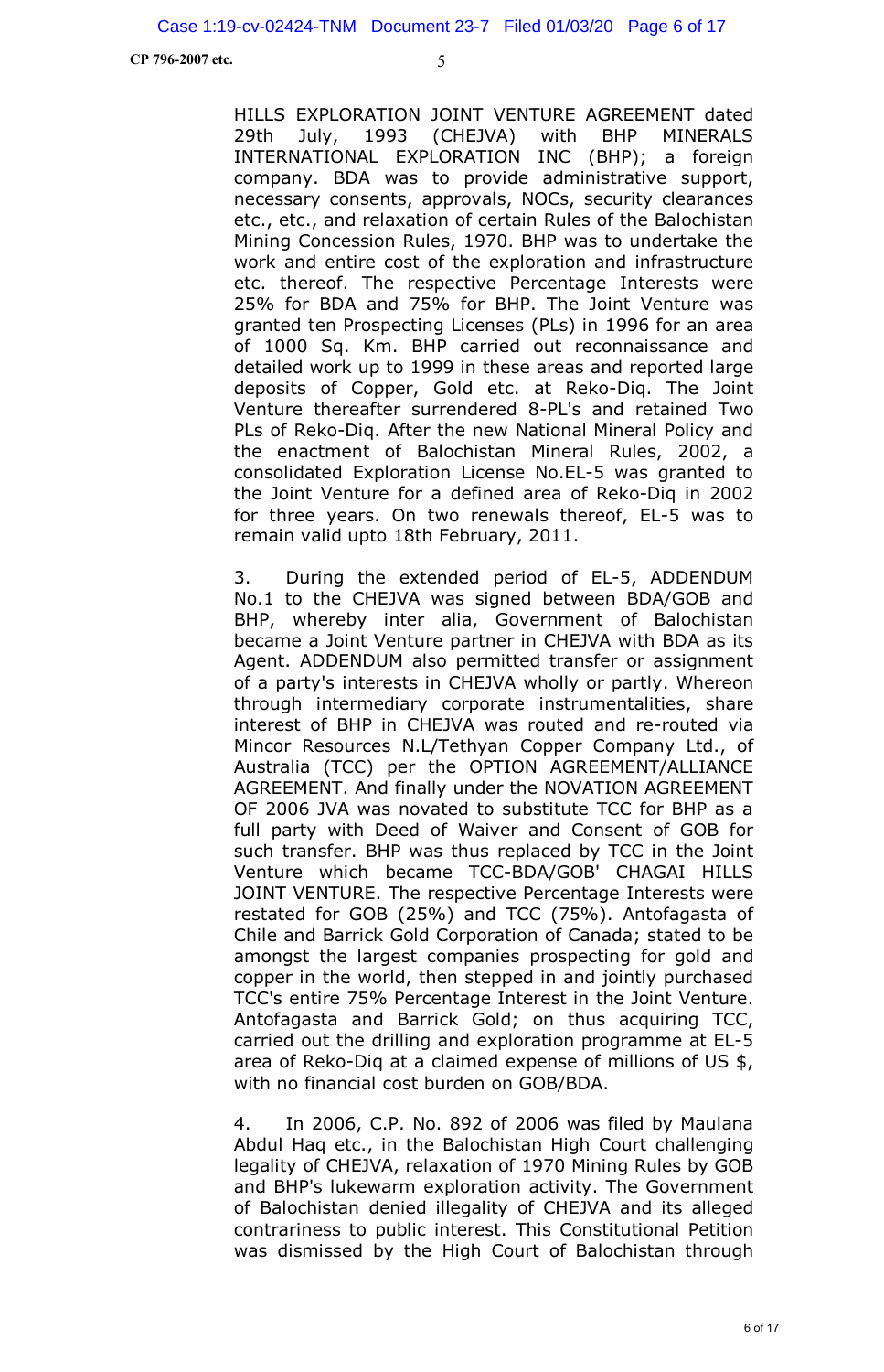the impugned judgment dated 26-6-2007. The relaxation of 1970 Rules, acts of GOB/BDA and CHEJVA were held to be legal. Hence C.P.L.A. No. 796 of 2007 in this Court against the above judgment.

5. During the pendency of the leave petition, a major development took place. Exploration work including drilling was completed by TCC within the stipulated period. Substantial discoveries of gold and copper etc. were made. The license period expired on 18th of February, 2011. TCC submitted to GOB Feasibility Study Report; a study to ascertain the commercial feasibility of the mining of the resource, treatment of ore obtained in mining operation, expected optimum return, life of the mine, mineable reserves and grade and the results of geological and geophysical investigations etc. The Feasibility Study is admittedly under examination of GOB.

6. The above mentioned feasibility report was offered by the former Advocate General i.e. Mr. Salahuddin Mengal to be exclusively shared with this Court though claiming the same to be sensitive, confidential, highly technical and ordinarily beyond the Court's domain.

7. … …

8. During the hearing of the matter, TCC formally applied to the Government of Balochistan within the visualized period for the grant of the mining lease under 2002 Rules which statedly recognized the licensee's entitlement to apply for a mining lease on success of the licensee in the exploration."

The concluding paragraphs therefrom are also reproduced hereinbelow: -

> "13. We are in agreement with the learned counsel for the parties and are of the opinion that at this stage it will not be proper for us to inquire into the Feasibility Study Report or to rule upon the entitlement of TCC to the mining lease. The reason is that under the governing law and 2002 Rules, this matter falls exclusively within the domain of the Government of Balochistan and the Government is also seized of the Feasibility Report as well as the application of TCC. All the parties have expressly admitted that the Government of Balochistan being the competent authority in this matter, should in due discharge of its obligation, make a decision on TCC's application impartially, objectively and in accordance with law and thus accept its legal responsibility thereof. In this view of the matter, it will not be proper for us to pre-empt the decision of the Government of Balochistan by entering into the merits of the case at this juncture.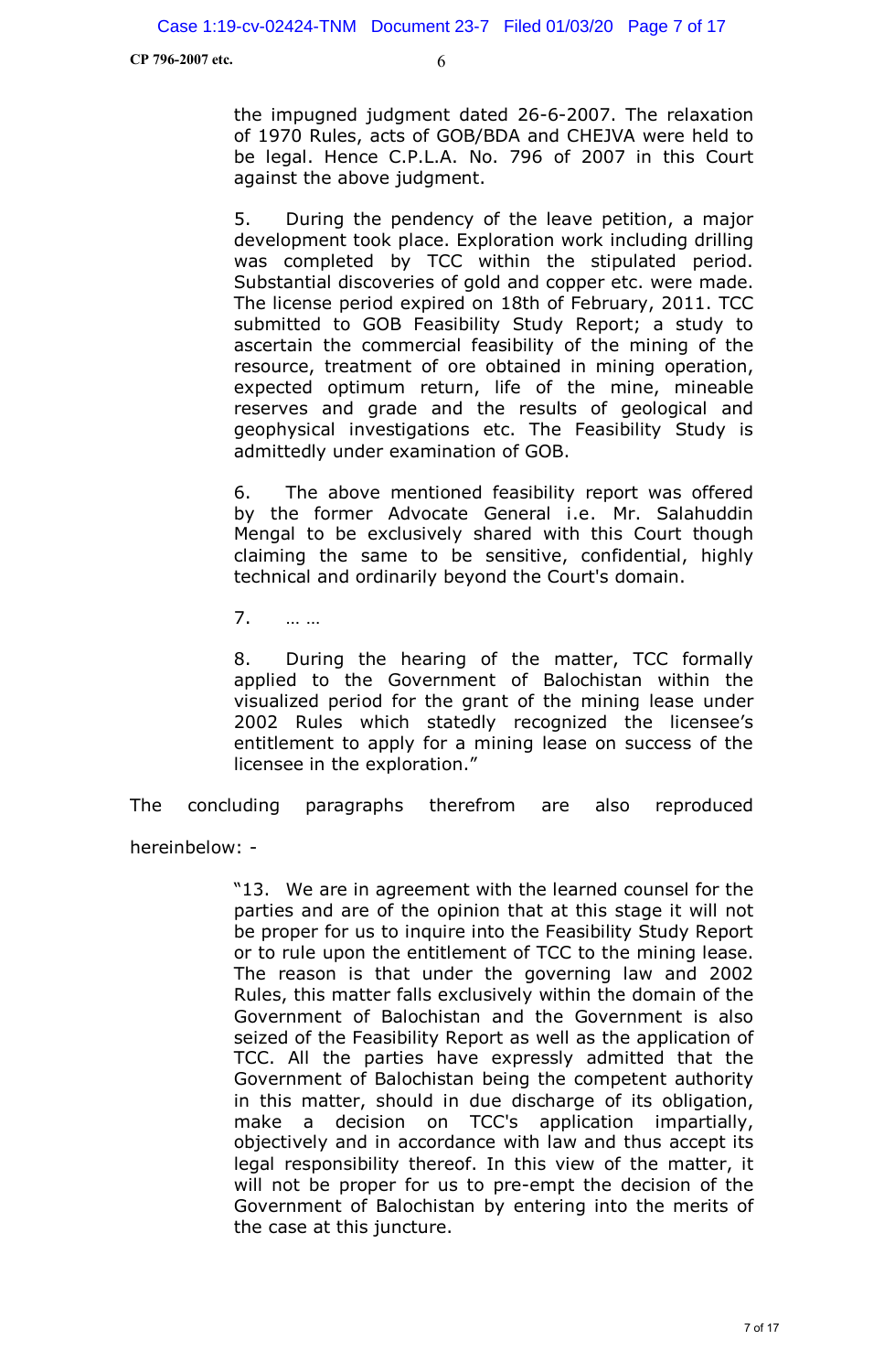14. As such accepting the consensus of all the learned counsel and for the reasons above recorded, the restraining order dated 3-2-2011 is recalled. The competent authority in the Government of Balochistan shall proceed to expeditiously decide TCC's application for the grant of mining lease transparently and fairly in accordance with the law and the rules. In so doing the Government of Balochistan shall not be influenced in any manner whatsoever by the pendency of these proceedings or by the orders therein passed by this Court. Upon decision of the matter by the Government of Balochistan, the learned Advocate General of the Province shall inform the Registrar of this Court forthwith. The petitions shall remain pending on the file of this Court until the decision of the application by the competent authority."

4. Admittedly, application for grant of mining lease submitted by Tethyan Copper Company Pakistan (Pvt.) Ltd. (TCCP), incorporated in Pakistan, was dismissed by the Mines Committee constituted under the Balochistan Mining Rules, 2002 (hereinafter referred to as the BMR 2002) in its special meeting held on 14.11.2011 and the decision communicated to TCCP *vide* letter dated 15.11.2011. TCCP challenged the said decision by means of an administrative appeal before the Secretary, Department of Mines & Minerals, Government of Balochistan, as provided under the BMR 2002, which too was dismissed. Both these orders were not challenged by TCCP. However, Tethyan Copper Company (TCC), incorporated in Australia, invoked the jurisdiction of the International Centre for Settlement of Investment Disputes (ICSID) against the Government of Balochistan (GOB) seeking specific performance of CHEJVA and grant of mining lease. The claim of TCC was not registered by ICSID. Later, TCC filed a claim against the Government of Pakistan on the basis of the Pakistan-Australia Bilateral Investment Treaty of 1998, which is reportedly pending for adjudication. The claimant also moved an application for provisional measures to immediately grant a temporary restraint order pending disposition of the request. In the said application, it was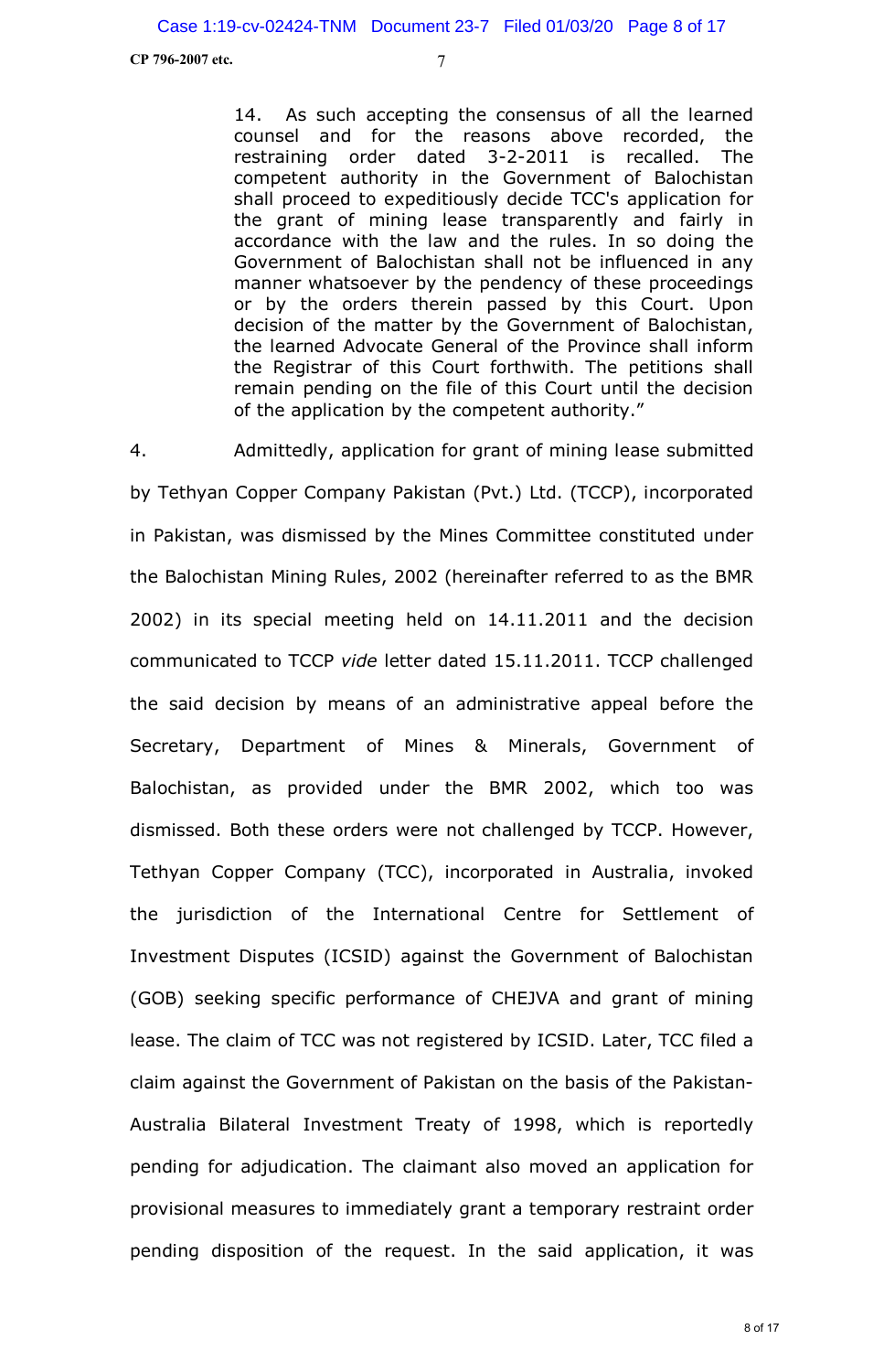requested to freeze the work of the GOB in 99 square kilometers including H-4 'Tanjeel'. Dr. Samar Mubarakmand also entered appearance as a witness before the Tribunal on 06.11.2012 and stated that the GOB was planning to work in H-4 area as early as possible. The ICSID Tribunal *vide* decision dated 14.12.2012 rejected the application of TCC for provisional measures and allowed the GOB and Dr. Samar Mubarakmand to carry out mining in H-4 'Tanjeel' in Reko Diq. The plea of TCC regarding urgency and irreparable loss was also declined. However, the GOB was asked to keep the Tribunal informed of its specific plans and developments at the site. Simultaneously, TCC had also invoked the jurisdiction of the International Chamber of Commerce (ICC) primarily seeking specific performance of CHEJVA and grant of mining lease in the Reko Diq area of 99 kilometers comprising 14 deposits.

5. These facts have been noted to point out that TCCP on having accepted the order of rejection of application for grant of mining lease as well as the order of the appellate authority under the BMR 2002, instead of invoking the jurisdiction of the High Court under Article 199 of the Constitution for judicial review of both the orders, approached ICSID and ICC purportedly in light of the provision of Article 15 of CHEJVA executed between BHP and BDA. It may be advantageous to reproduce the said Article, which reads as under: -

15.4 Arbitration

15.4.1 Any dispute in respect of which:

- (i) amicable settlement has not been reached within one hundred and twenty (120) days of written notice of the dispute;
- (ii) neither Party requests resolution of the dispute by the Expert within the thirty (30) day period set forth in Clause 15.2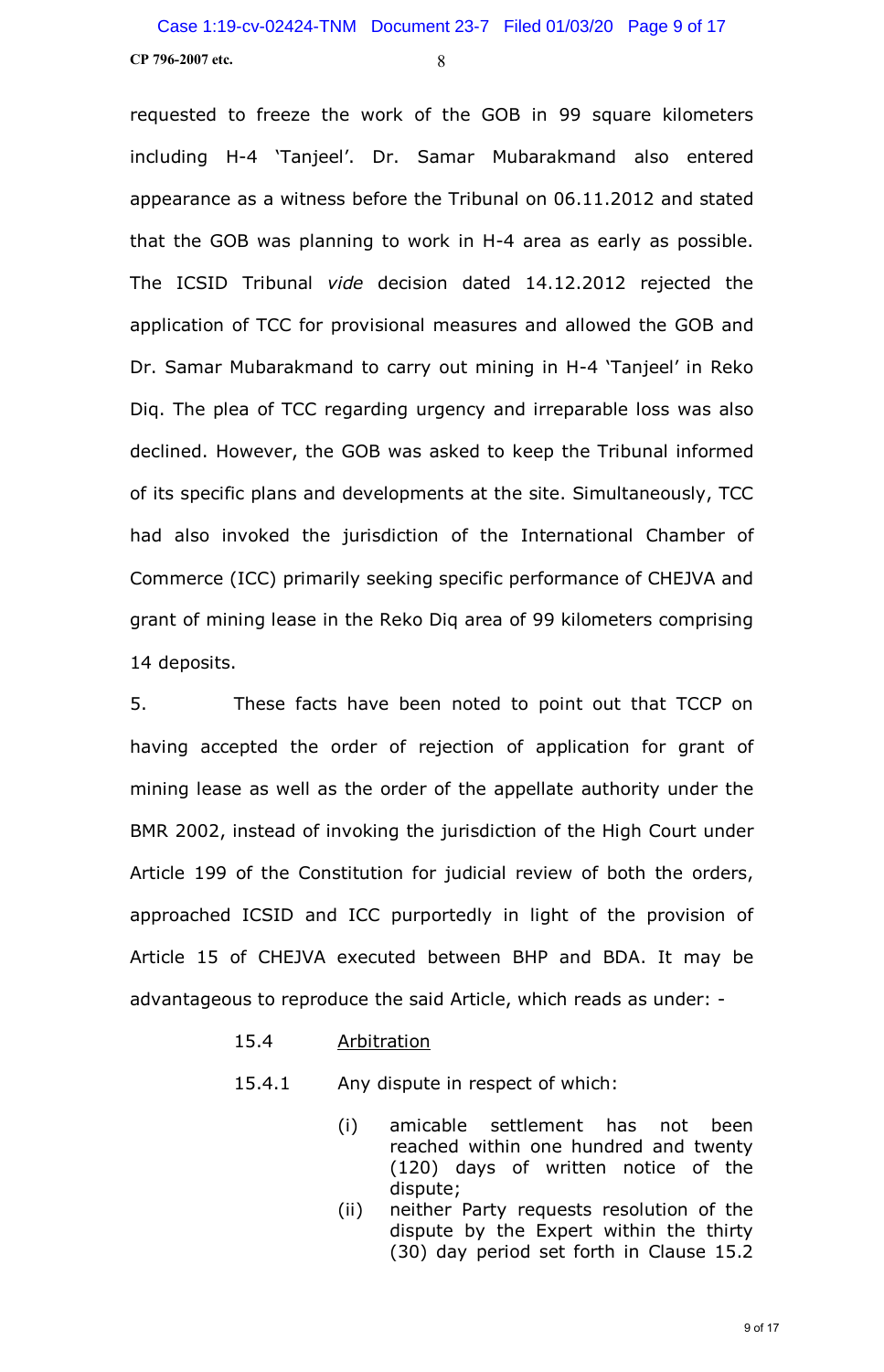or a decision by the Expert pursuant to Clause 15.2 has not become final and binding pursuant to sub-clause 15.2.5; or

(iii) pursuant to sub-clause 15.2.2 the Parties fail to agree upon the appointment of an Expert,

shall be submitted to the International Centre for the Settlement of Industrial Disputes (the "Centre") established by the Convention for Settlement of Other States in effect since October 14, 1966 (the "ICSID Convention").

- 15.4.2 To the extent required by the ISCID Convention each of the Parties agrees to submit to arbitration under the ISCID Convention, but should sub-clause 15.4.8 operate, then the Parties agree to submit to an arbitration conducted pursuant to the ICC Rules.
- 15.4.3 In all cases of arbitration pursuant to this Clause 15.4:
	- (a) arbitration shall take place in London, United Kingdom, unless the Parties decide otherwise;
	- (b) the language of the arbitration shall be English and all hearing materials, statements of claims or defence, and awards and the reasons supporting them shall be in English; and
	- (c) the costs of the arbitration shall be borne by the losing Party.
- 15.4.4 In rendering their decision, the arbitrators shall consider the intention of the Parties at the time of entering into this Agreement insofar as it may be ascertained from the Agreement, Pakistan law, and as provided by Article 16, generally accepted standards and principles of international law applicable to the mining industry.
- 15.4.5 Any arbitrator(s) appointed pursuant to this Clause 15.4 shall have the full power to review and revise any decision, recommendation or opinion of the Expert related to the dispute. No Party shall be limited in the arbitral proceedings to evidence or arguments submitted to the Expert pursuant to Clause 15.2, and nothing shall prevent the Expert from being called as a witness to give evidence before the arbitrators.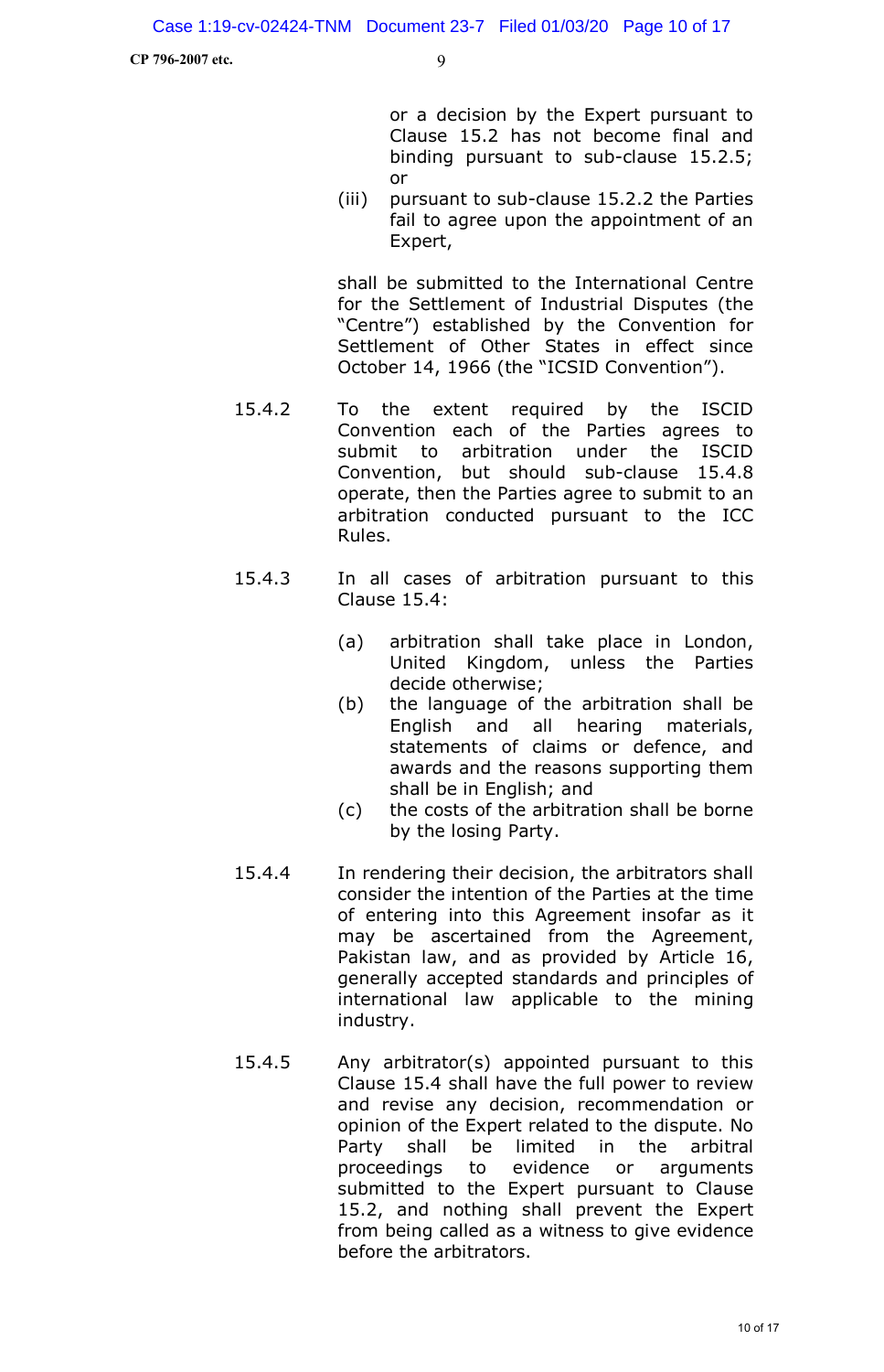- 15.4.6 The award of the arbitral tribunal shall be final and binding upon the Parties, and any Party may seek to enforce or execute the award in any court of competent jurisdiction. The Parties hereby waive any defence or sovereign immunity they may have or claim to have in relation to any action brought to enforce or execute any arbitral award.
- 15.4.7 For the purposes of arbitration pursuant to the ICSID Convention, the Parties agree that the transactions to which this Agreement relates constitute an investment within the meaning of Article 25(1) of the ICSID Convention.
- 15.4.8 In case, for whatever reason, the Centre should not accept jurisdiction or should reject the arbitration request, the dispute shall be finally settled under the Rules of Conciliation and Arbitration of the International Chamber of Commerce (the "ICC Rules") and the provisions of sub-clauses 15.4.3, 15.4.4, 15.4.5 and 15.4.6 shall apply. Arbitration shall be conducted by one sole arbitrator appointed by mutual agreement of the Parties. This arbitrator shall have extended experience in the mining field. In case the Parties cannot agree on the choice of the arbitrator, arbitration shall be of a nationality other than that of the Parties and shall have extended experience in the mining field. In case the Parties cannot agree on the choice of the arbitrator, arbitration shall be conducted by three arbitrators named in accordance with the ICC Rules.

6. Before submitting the application for issuance of Prospecting Licences (PLs) under the Balochistan Mineral Concession Rules, 1970 (BMCR 1970), the counsel of BHP Mr. Martin Harris had suggested relaxation of a number of rules, including the rule relating to persons by whom applications may be made. It appears that the request made by BHP's counsel was forwarded by BDA to the GOB and ultimately notification dated 30.01.1994 was issued, whereby following relaxations were granted: -

1. Grant of Exploration Areas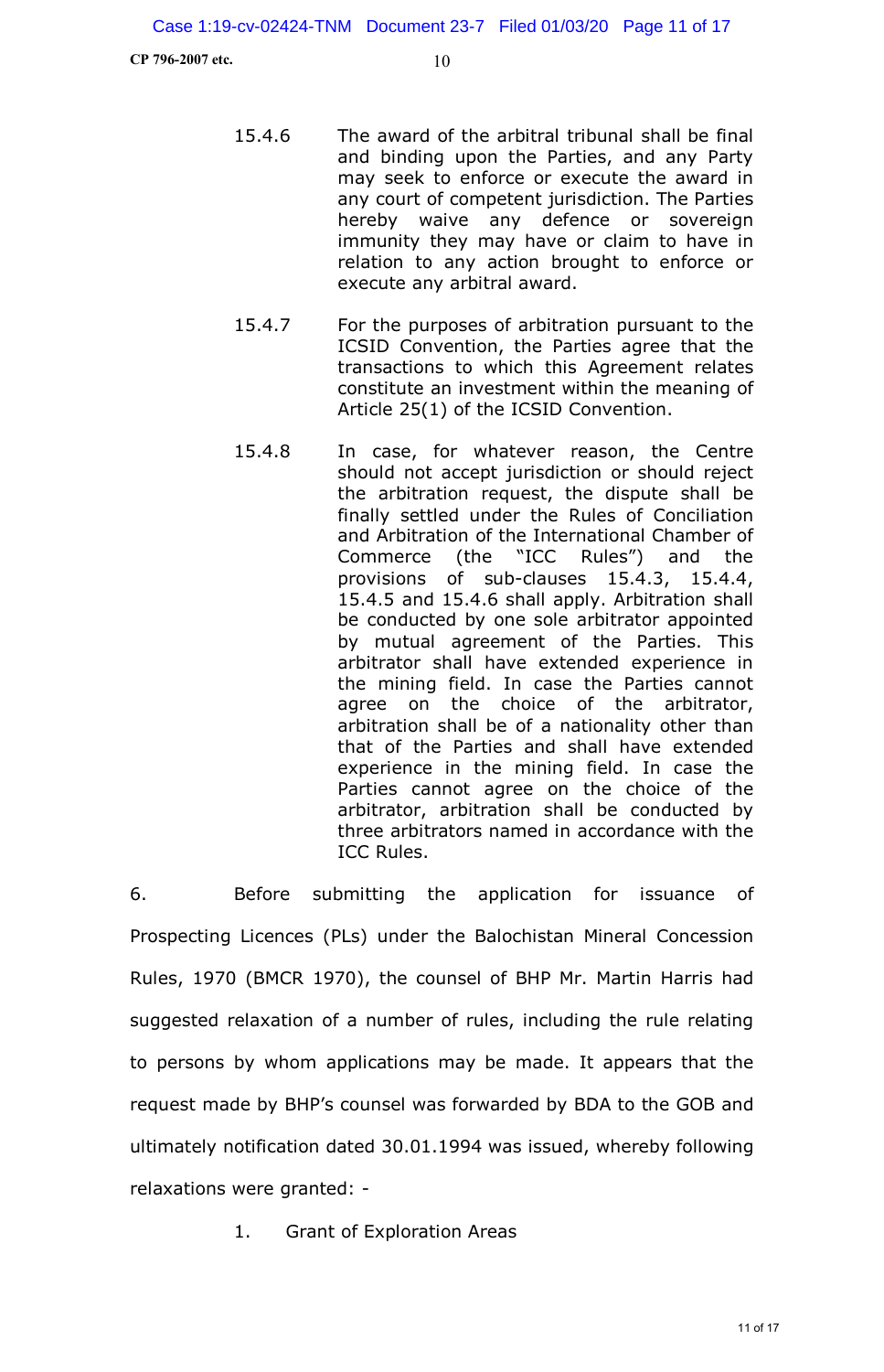- 2. Area available for prospecting Licences
- 3. Application for prospecting Licence
- 4. Satisfaction of conditions attaching to prospecting Licences
- 5. Exclusive right
- 6. Other Minerals
- 7. Government rights pre-emption acquisition merger, and taking control in National emergency
- 8. Assignment
- 9. Application for Mining Licence
- 10. Royalty
- 11. Penalties compensation and cancellation
- 12. Employment and training
- 13. Mining Lease

7. In the year 1996, BHP applied for 10 PLs, which were granted on 08.12.1996. It appears that CHEJVA, which was originally executed between BHP and BDA was suffering from certain legal deficiencies, therefore, Addendum No.1 to CHEJVA was executed on 04.03.2000, allegedly under the authorization of the then Governor of Balochistan, Justice (Retd) Amir-ul-Mulk Mengal. It is pertinent to note that through the Addendum, drastic changes were made in CHEJVA, inasmuch as permission was granted for transfer or assignment of a party's interests in the agreement wholly or partly. Further, the GOB was made a joint venture partner and the BDA represented itself as an agent of GOB through ratification of agency. Thus, there are serious question marks on the manner in which the then Governor of Balochistan granted authorization by executing an undated document. However, from certain documents it appears that the same was executed on 24.12.1999. Although prior to this authorization, former Governor Syed Fazal Agha had not signed the document, which was placed before him for the purpose of executing authorization, *prima*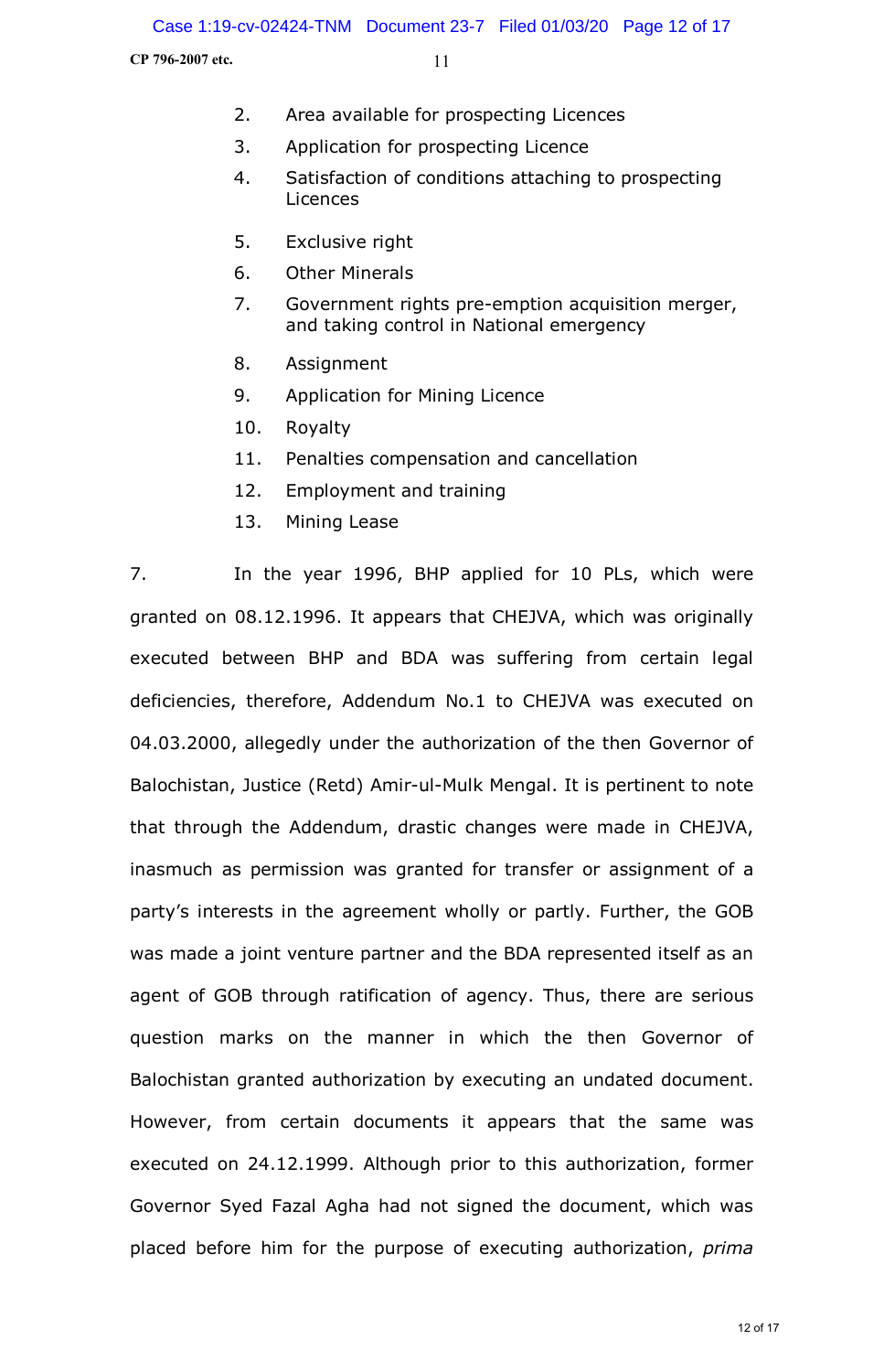*facie*, for the reason that before 12.10.1999, the GOB through the Chief Minister had decided to constitute a two-member committee to examine the said document. The need and justification of the Addendum is given in Paras A, B, C and D thereof, which read as under: -

- A. The GOB, through the Chairman of the BDA, and BHPM intended to enter into a Joint venture Agreement for mineral exploration in the Chagai hills in the Province of Balochistan, which was executed on 29.07.1993 (… …) and it is desirable to clarify the roles of each of GOB and the BDA under the JVA;
- B. Pursuant to GOB's intention to appoint the BDA as its agent in connection with the JVA, the BDA has exercised its rights and discharged its obligations under the JVA as if it were a Joint Venturer rather than the agent of the GOB. The GOB and BHPM now wish (i) to clarify the role of the BDA under the JVA as agent of the GOB and the scope of its authority to act on behalf of the GOB in connection with the JVA, and (ii) to have the GOB confirm and ratify all past actions, matters and things done by the BDA in connection with the JVA;
- C. Pursuant to the issue of the JVA, BHPM, on behalf of the Joint Venture, has completed Stage One Activities (as defined in sub-clause 1.1 of the JVA) and has identified certain anomalous mineralized areas in respect of which the BDA and BHPM have jointly obtained ten (10) Prospecting Licences in order to enable BHPM to conduct Stage Two Activities on behalf of the Joint Venture; and
- D. The GOB and BHPM have agreed to amend certain terms of the JVA as set out hereunder."

Thus, by means of the Addendum, in the name of ratification in terms of section 196 of the Contract Act, 1872, instead of supplementing CHEJVA, its entire complexion was changed.

8. On the basis of the Addendum, an 'Option Agreement' was also executed and in the garb of reliance on one of the clauses contained in CHEJVA, namely, Article 14 'Assignment', Mincor option was created in favour of Mincor NL, a company incorporated in Western Australia, enabling it to enter into an Alliance Agreement under clause 3 of the Option Agreement. The Mincor Option gave the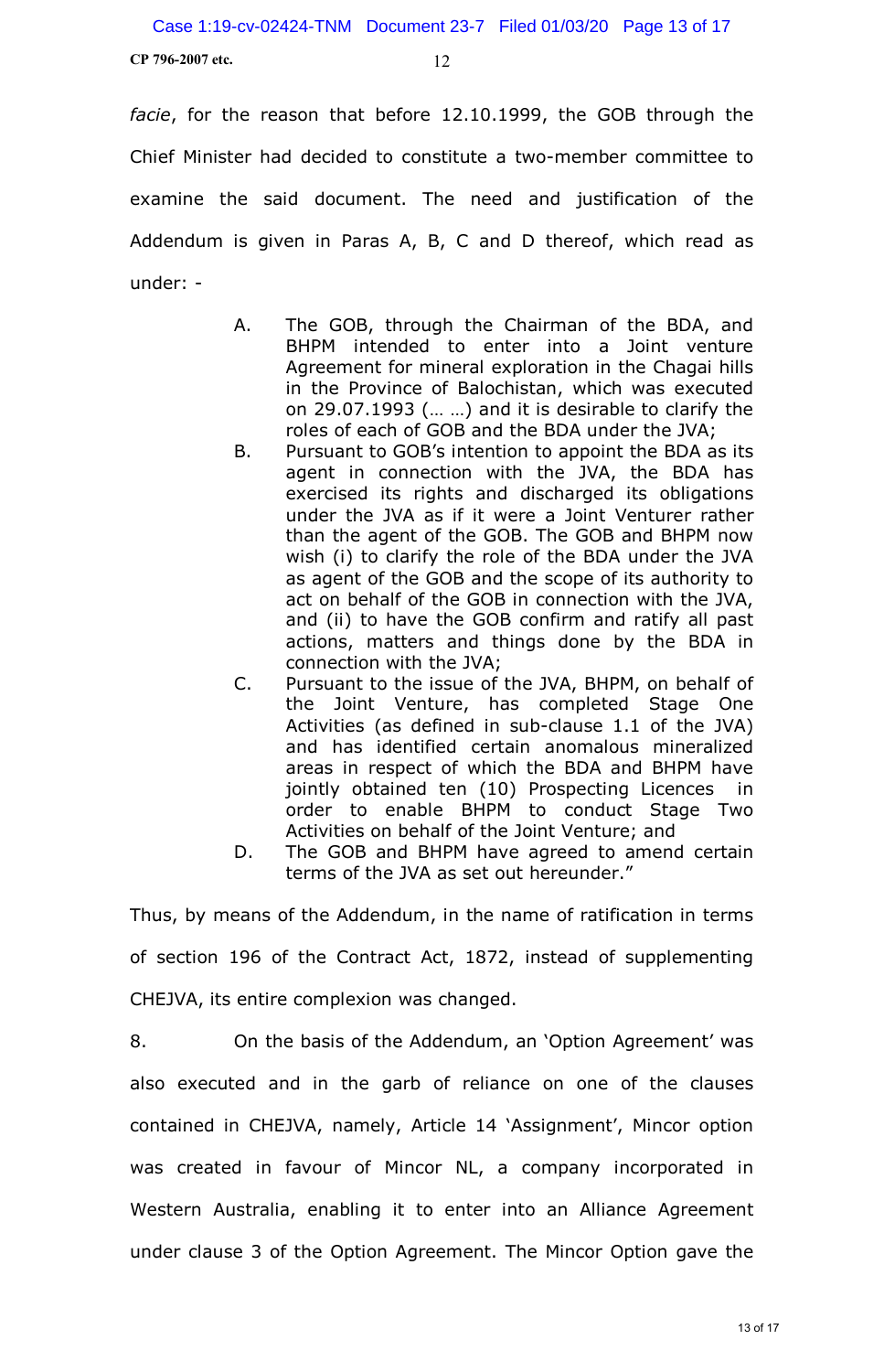sole and exclusive right to Mincor or its nominee to enter into alliance with BHP to explore in the region. On 24.10.2000, TCC, as nominee of Mincor, exercised the Mincor Option and executed an Alliance Agreement on 19.04.2002. It may be mentioned that TCC was a company incorporated in Western Australia with its place of business situated at Perth. In 2006, Antofagasta, a Chilean company registered in the United Kingdom through its subsidiary Atacama Copper Pvt. Ltd., made an offer to buy the shares of TCC, which was accepted by the Board of TCC. As such, Antofagasta through Atacama acquired the total shares of TCC for AUD 220 million. TCC also purchased the claw back right of BHP for US\$60 million. In September 2006, Barrick Gold of Canada purchased 50% shares of Atacama from Antofagasta through share-purchase agreement and thus acquired 50% ownership interest of TCC. Pursuant to the share-sale agreement, an interim shareholders agreement dated 22.09.2006 was executed between Barrick Gold and Antofagasta to govern their relationship *vis*-*à*-*vis* the management of TCC. TCC started its operations in Pakistan through its Branch Office registered with the Board of Investment. It also incorporated a local subsidiary in Pakistan called TCCP. In December, 2007, TCCP approached the Lahore High Court for amalgamation of TCC's Branch Office in Pakistan and TCCP, incorporated in Pakistan, which had been functioning simultaneously until that time. Subsequently, the Islamabad High Court, to whose file the case was transferred on its establishment, *vide* order dated 11.04.2008 approved the amalgamation of both the companies as per the scheme of arrangement. As such, licences and properties held by Pakistan Branch of TCC stood transferred to TCCP. In the meanwhile, the BMR 2002 were enforced, and on 03.09.2002, TCCP applied for an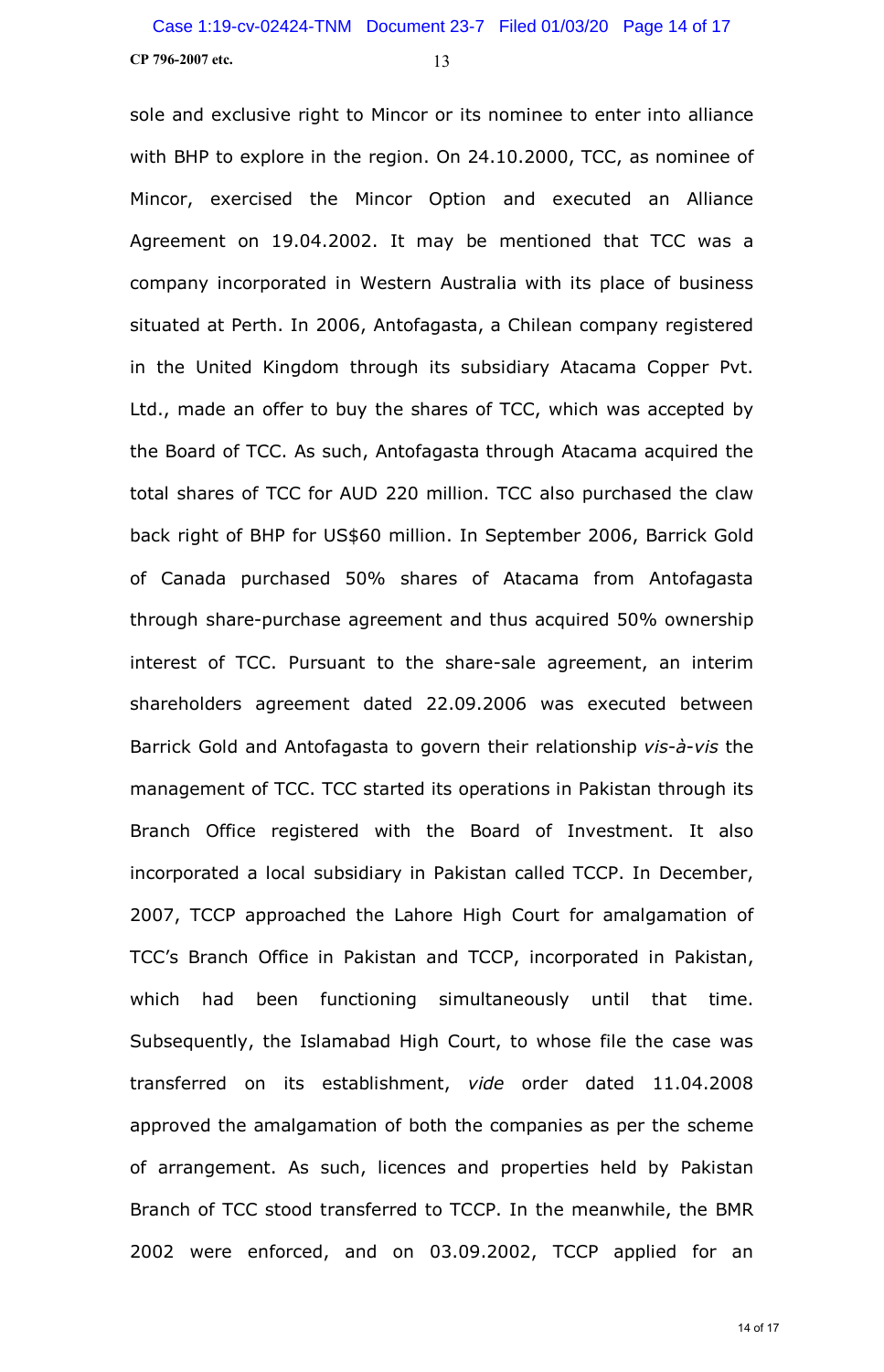Exploration Licence (EL) for copper, gold and associated minerals in an area of 973.75 sq. km. in Chagai District and was granted EL-5 *vide* letter dated 09.09.2002. EL-5 was renewed twice and remained valid upto 18.02.2011.

9. In April 2006, BHP, TCC and GOB through its purported agent BDA, executed a Novation Agreement to CHEJVA, whereby the 75% interest of BHP in the agreement as well as in EL-5 was transferred to TCC. The detail of companies involved in the entire transaction and the transfer of interest *inter se* is given below: -

| Company             | <b>Place of</b><br><b>Incorpor</b> | <b>Nature of</b><br><b>Interest</b>   | <b>Interest</b><br>received                            | Owned by                                              |
|---------------------|------------------------------------|---------------------------------------|--------------------------------------------------------|-------------------------------------------------------|
|                     | ation                              |                                       | through                                                |                                                       |
| <b>BHP Minerals</b> | Delaware,<br><b>USA</b>            | Original<br>party with<br>75% share   | <b>CHEJVA</b><br>29.07.1993                            | <b>BHP Minerals</b><br>Australia                      |
|                     |                                    |                                       |                                                        |                                                       |
| Mincor NL           | Western<br>Australia               | Assignable<br>Mincor<br>Option        | Option<br>Agreement<br>28.04.2000                      | Shareholders<br>from Iscor<br>Ltd. of South<br>Africa |
| <b>TCC</b>          | Western                            | Nominee of                            | for \$100<br>Alliance                                  | Atacama                                               |
|                     | Australia                          | Mincor for<br>Option<br>Agreement     | Agreement<br>03.04.2002<br>for future<br>investment of |                                                       |
|                     |                                    |                                       | \$2 to 3 million                                       |                                                       |
| Atacama             | <b>UK</b>                          | Purchased<br>shareholding<br>in TCC   | Share<br>Purchase for<br><b>AUD220</b><br>million      | Antofagasta<br>and Barrick<br>Gold                    |
| <b>Barrick Gold</b> | Canada                             | Shareholder<br>of Atacama<br>(50%)    | Share<br>Purchase<br>Agreement                         | <b>Itself Parent</b><br>Company                       |
| Antofagasta         | <b>UK</b><br>(FTSE-<br>100)        | Shareholder<br>of Atacama<br>$(50\%)$ | Original<br>Holding<br>Company of<br>Atacama           | <b>Itself Parent</b><br>Company                       |
| <b>TCCP</b>         | Pakistan                           | Holder of<br>$EL-5$                   | Amalgamated<br>with TCC<br><b>Branch Office</b>        | <b>TCC</b>                                            |

The Novation Agreement was purportedly made for the purpose of substituting CHEJVA, and the GOB was also made a party to the Joint Venture, which was not permissible under BMR 2002 as well as the Rules of Business of the Government of Balochistan, particularly Rule 7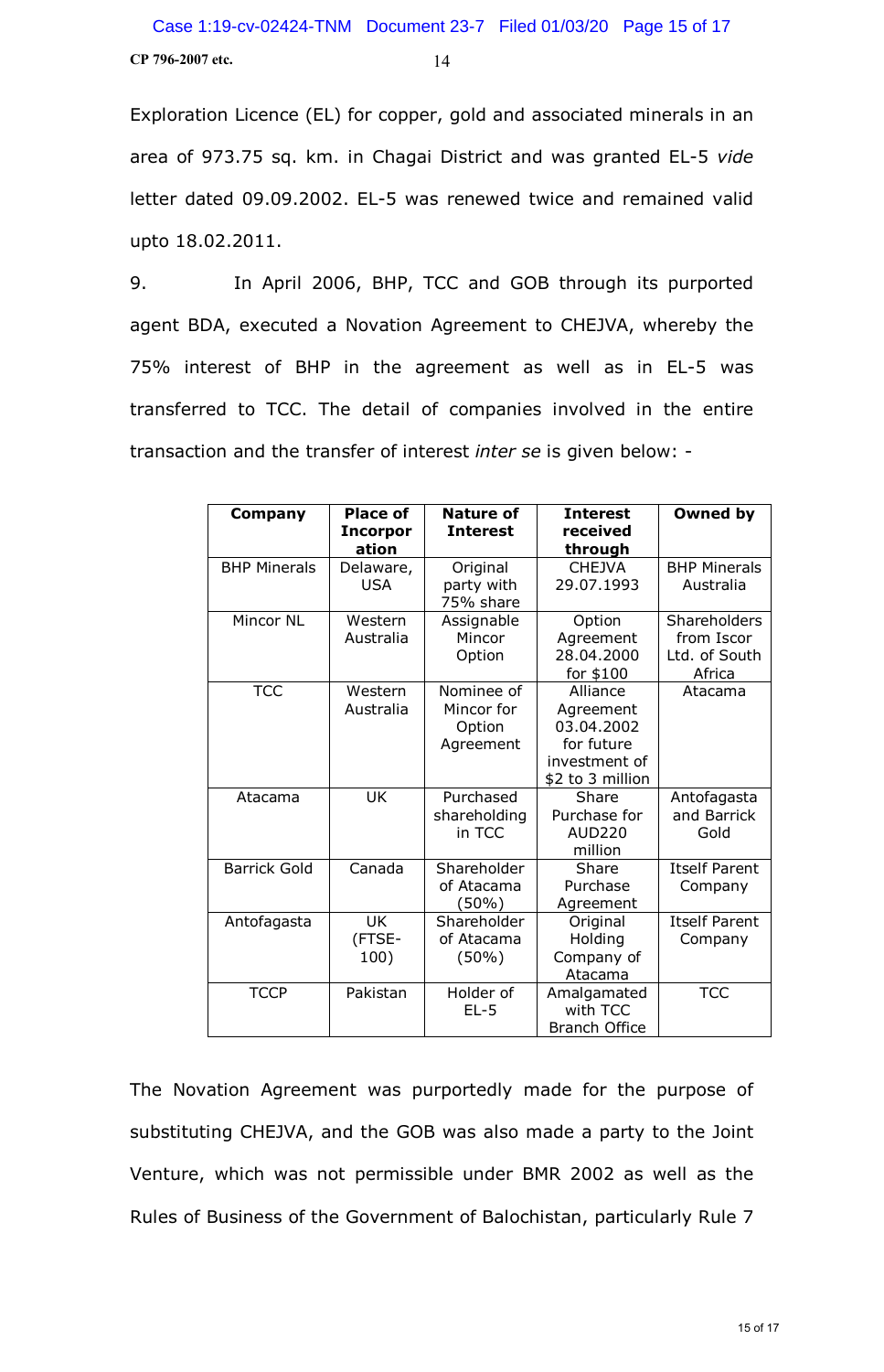and other rules. The GOB, in purported exercise of the powers vested in it under the BMR 2002, granted relaxations in violation of rule 98 *ibid* as no reason was assigned for the relaxation of the relevant Rules.

10. In addition to these defects, it is important to note that after having invoked the jurisdiction of the original as well as the appellate authority under the BMR 2002, TCC had submitted to its forum/jurisdiction. Both these authorities had derived their powers and jurisdiction from the BMR 2002, which were framed under the Act of 1948. The findings so recorded are adversely operating against them and, for all intents and purposes, they have no claim of any nature whatsoever against the GOB or the Government of Pakistan.

11. It is also to be noted that in the Constitution Petition filed before the High Court of Balochistan, the GOB had opposed the petition. However, when the matter came up before this Court in CPLA in 2007 and orders dated 03.02.2011 and 25.05.2011 were passed, wherein certain issues were noted, the GOB supported the stance of the petitioners, who also filed additional grounds in light of the changed circumstances. This Court, besides being seized of CPLA, is also seized of Constitution Petitions under Article 184(3) of the Constitution and miscellaneous applications filed therein. Accordingly, CPLA as well as Constitution Petitions under Article 184(3) of the Constitution are simultaneously maintainable under the Constitution and the scope of the relief claimed by the petitioners can be enlarged in view of the facts and circumstances of the case.

12. Thus, for detailed reasons to be recorded later, CPLA is converted into appeal and the appeal as well as the Constitution Petitions under Article 184(3) of the Constitution are allowed with costs throughout whereas the Miscellaneous Applications are disposed